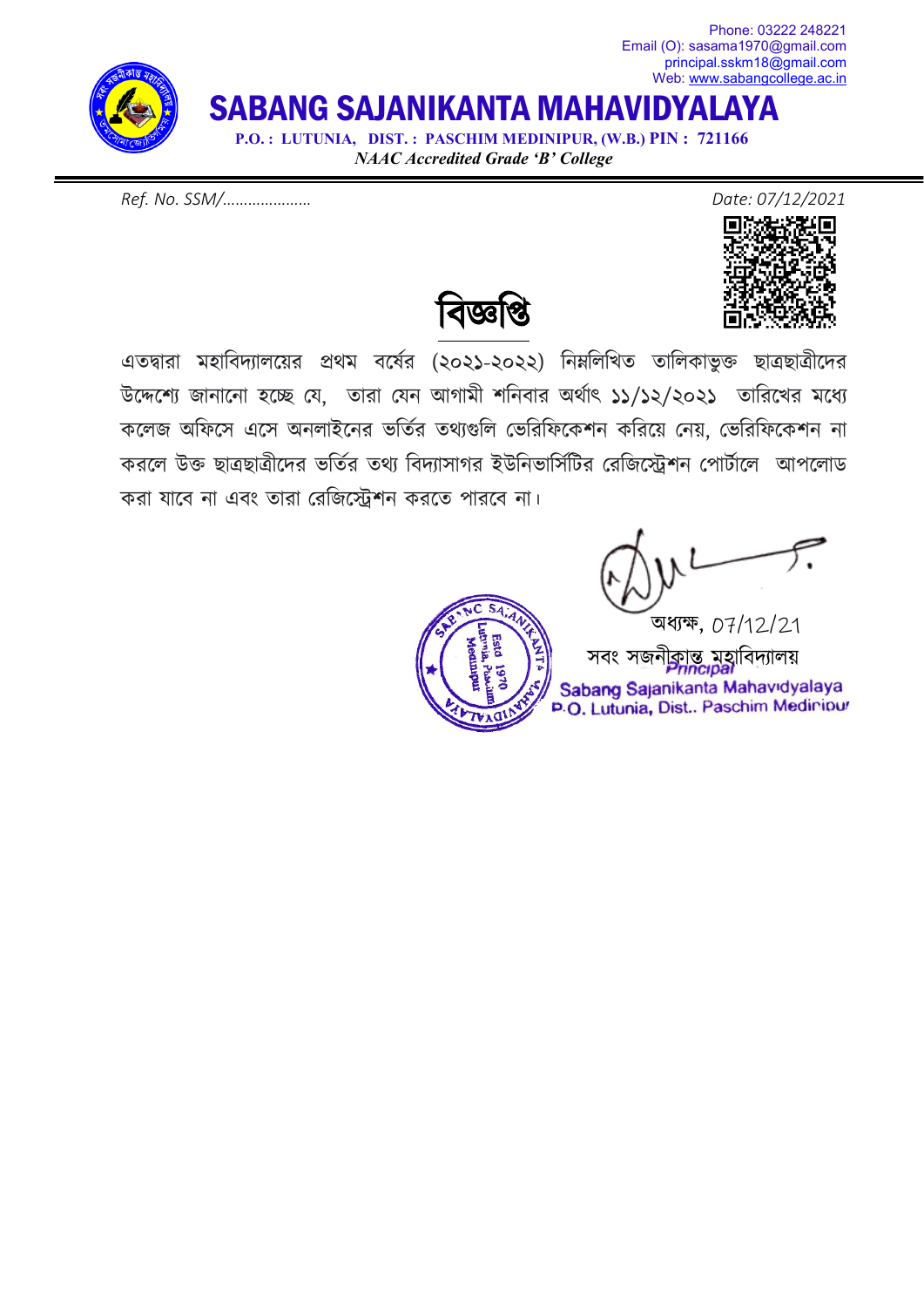## B.A HONS.

| lSI No | Name                 | <b>Father's Name</b>      | Course Type   Applied For |            | Subject 1 | Subject 2  | Subject 3                | Subject 4 | <b>Coll Roll No</b> |
|--------|----------------------|---------------------------|---------------------------|------------|-----------|------------|--------------------------|-----------|---------------------|
|        | IANKITA MAITY        | <b>TARUN MAITY</b>        | Honours                   | <b>BAH</b> | Bengali   | History    | Education                |           | BAHBE60             |
|        | 2 ANKITA PRAMANIK    | SIBARAM PRAMANIK          | Honours                   | <b>BAH</b> | Bengali   | History    | Education                |           | BAHBE109            |
|        | 3 IAPARANA PATRA     | <b>CHANDAN PATRA</b>      | Honours                   | <b>BAH</b> | Bengali   | History    | Education                |           | BAHBE108            |
|        | 4 DHIRAJ BERA        | <b>DULAL CHANDRA BERA</b> | Honours                   | <b>BAH</b> | Bengali   | History    | Education                |           | BAHBE62             |
|        | 5 IDIPIKA SAMANTA    | <b>DILIP SAMANTA</b>      | Honours                   | <b>BAH</b> | Bengali   | Philosophy | Education                |           | BAHBE47             |
|        | 6 MALLIKA SAMANTA    | <b>MADHUSUDAN SAMANTA</b> | Honours                   | <b>BAH</b> | Bengali   | History    | Education                |           | BAHBE124            |
|        | 7 İMANJUSHREE BANGAL | JADAB KUMAR BANGAL        | Honours                   | <b>BAH</b> | Bengali   | History    | Education                |           | BAHBE36             |
|        | 8 PAYEL JANA         | <b>BIMAL JANA</b>         | Honours                   | <b>BAH</b> | Bengali   | History    | Education                |           | BAHBE97             |
|        | 9 PRATYUSHA JANA     | TARUN KUMAR JANA          | <b>Honours</b>            | <b>BAH</b> | Bengali   | Philosophy | English                  |           | BAHBE22             |
|        | 10 RUPALI SING       | <b>MATILAL SING</b>       | Honours                   | <b>BAH</b> | Bengali   | History    | Education                |           | BAHBE91             |
|        | 11 SAMIR MANA        | SUDHANSHU MANA            | Honours                   | <b>BAH</b> | Bengali   | History    | Education                |           | BAHBE100            |
|        | 12 SNEHA SAHU        | SANKU RANJAN SAHU         | Honours                   | <b>BAH</b> | Bengali   | History    | Education                |           | BAHBE73             |
|        | 13 SOUMADEEP PAHAN   | <b>SHYAMAL PAHAN</b>      | Honours                   | <b>BAH</b> | Bengali   | Philosophy | Education                |           | BAHBE54             |
|        | 14 Soumen Samanta    | Rabindra Samanta          | Honours                   | <b>BAH</b> | Bengali   | History    | <b>Political Science</b> |           | BAHBE127            |
|        | 15 SRIMA DAS         | KALACHAND DAS             | Honours                   | <b>BAH</b> | Bengali   | Philosophy | English                  |           | BAHBE116            |
|        | 16 SUBHAM SHIT       | <b>NITAI SHIT</b>         | Honours                   | <b>BAH</b> | Bengali   | Philosophy | Education                |           | BAHBE113            |
|        | 17 SUMANA RAUL       | <b>SUNIL RAUL</b>         | Honours                   | <b>BAH</b> | Bengali   | Philosophy | Education                |           | BAHBE114            |
|        | 18 SWAPAN KUMAR SHEE | SANTOSH KUMAR SHEE        | Honours                   | <b>BAH</b> | Bengali   | Philosophy | English                  |           | BAHBE4              |
|        | 19 SWASTIKA PRAMANIK | SWAPAN KUMAR PRAMANIK     | Honours                   | <b>BAH</b> | Bengali   | History    | English                  |           | BAHBE17             |
|        | 20 ARPITA BARMAN     | <b>GOURSANKAR BARMAN</b>  | Honours                   | <b>BAH</b> | Education | History    | Bengali                  |           | BAHED36             |
|        | 21 DIPANKAR DOLAI    | <b>CHANDAN DOLAI</b>      | Honours                   | <b>BAH</b> | Education | History    | Bengali                  |           | BAHED84             |
|        | 22 MADHABI SING      | ARABINDA SING             | Honours                   | <b>BAH</b> | Education | History    | Bengali                  |           | BAHED34             |
|        | 23 PABITRA SAMANTA   | NIRANJAN SAMANTA          | Honours                   | <b>BAH</b> | Education | History    | Bengali                  |           | BAHED90             |
|        | 24 PRIYA JANA        | SUBHAS CHANDRA JANA       | Honours                   | <b>BAH</b> | Education | History    | Bengali                  |           | BAHED101            |
|        | 25 Priyanka Ghorai   | Shyamal Chandra Ghorai    | Honours                   | <b>BAH</b> | Education | History    | Bengali                  |           | BAHED10             |
|        | 26 SUSMITA SING      | <b>PURNA SING</b>         | Honours                   | <b>BAH</b> | Education | History    | Bengali                  |           | BAHED74             |
|        | 27 AGOMANI PANDA     | ANSHUMAN PANDA            | Honours                   | <b>BAH</b> | English   | Philosophy | Sanskrit                 |           | BAHEN12             |
|        | 28 ANINDITA SAHOO    | JOYDEB SAHOO              | Honours                   | <b>BAH</b> | English   | Philosophy | Bengali                  |           | BAHEN3              |
|        | 29 ARPITA SASMAL     | DIPAK SASMAL              | Honours                   | <b>BAH</b> | English   | Philosophy | Bengali                  |           | BAHEN36             |
|        | 30 BEAUTY MAITY      | SHYAMAPADA MAITY          | Honours                   | <b>BAH</b> | English   | History    | Bengali                  |           | BAHEN11             |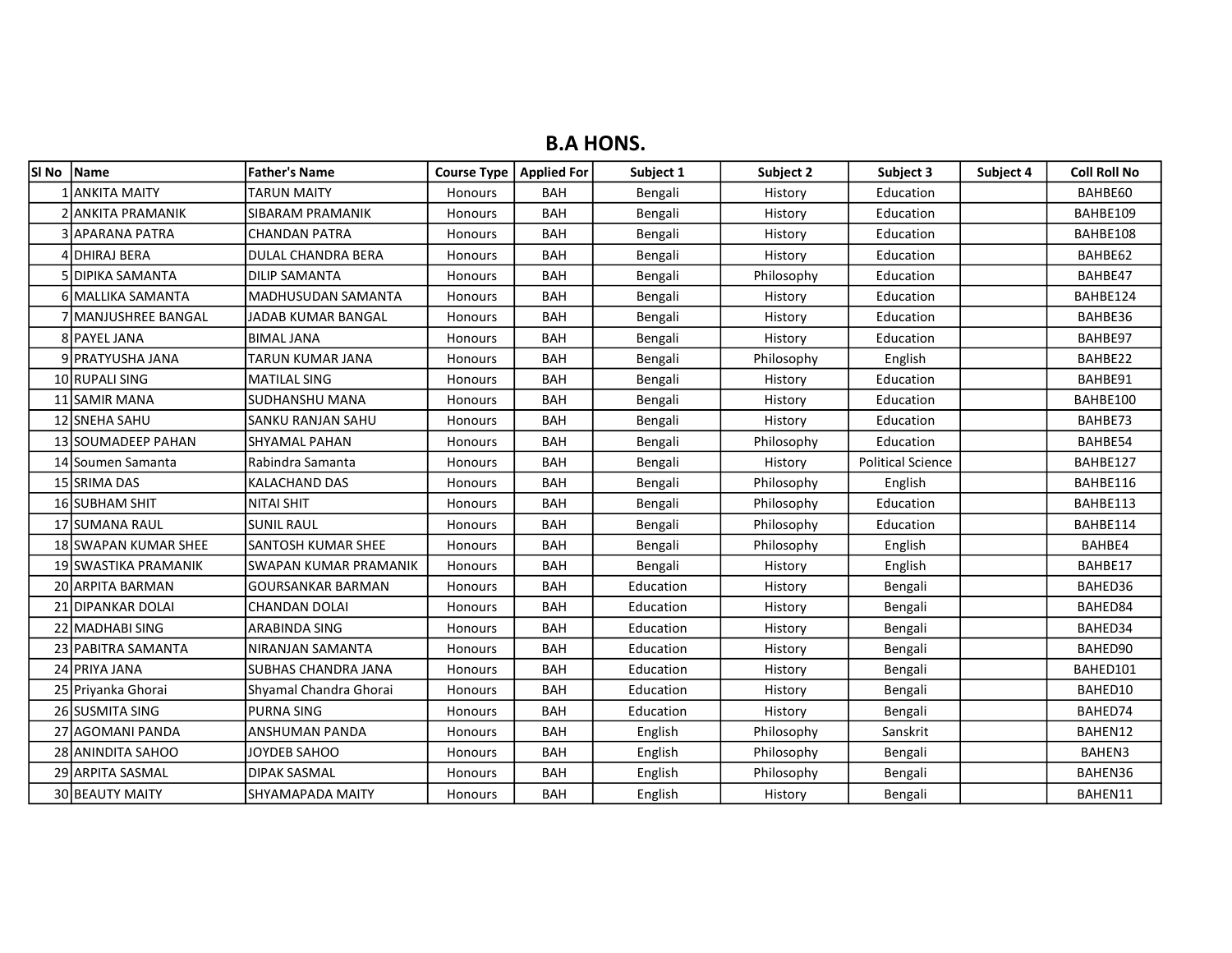| 31 BIDISHA DEY                                 | <b>BATAKRISHNA DEY</b>    | <b>Honours</b> | <b>BAH</b> | English                  | Philosophy | Bengali                  | BAHEN59 |
|------------------------------------------------|---------------------------|----------------|------------|--------------------------|------------|--------------------------|---------|
| 32 CHHAYA SING                                 | LABAKANTA SING            | Honours        | <b>BAH</b> | English                  | Philosophy | Bengali                  | BAHEN43 |
| 33 DEBANSHU SINGHA                             | <b>SABUJ SINGHA</b>       | <b>Honours</b> | <b>BAH</b> | English                  | Philosophy | Bengali                  | BAHEN15 |
| 34 DEBASMITA MANNA                             | <b>BISWARANJAN MANNA</b>  | Honours        | <b>BAH</b> | English                  | History    | Bengali                  | BAHEN20 |
| 35 Debesh Senapati                             | Tapan Kumar Senapati      | Honours        | <b>BAH</b> | English                  | Philosophy | Bengali                  | BAHEN7  |
| 36 DIPANJANA DASPAUL                           | <b>DILIP DASPAUL</b>      | Honours        | <b>BAH</b> | English                  | History    | Bengali                  | BAHEN47 |
| 37 KISHALAY BARMAN                             | ASWINI KUMAR BARMAN       | <b>Honours</b> | <b>BAH</b> | English                  | History    | Bengali                  | BAHEN22 |
| 38 MADHUMITA KAR                               | <b>BHABESH KAR</b>        | Honours        | <b>BAH</b> | English                  | Philosophy | Bengali                  | BAHEN18 |
| 39 SATARUPA PAL                                | SATYABRATA PAL            | <b>Honours</b> | <b>BAH</b> | English                  | Philosophy | Bengali                  | BAHEN10 |
| 40 SATHI JANA                                  | <b>SWADESH KUMAR JANA</b> | Honours        | <b>BAH</b> | English                  | History    | Bengali                  | BAHEN13 |
| 41 SHRAYA CHAKRABARTY                          | <b>ALOKE CHAKRABARTY</b>  | Honours        | <b>BAH</b> | English                  | Philosophy | Bengali                  | BAHEN16 |
| 42 SHREYA BHATTACHARYYA                        | NIKHIL KUMAR BHATTACHARY  | Honours        | <b>BAH</b> | English                  | History    | Bengali                  | BAHEN6  |
| 43 SHREYA GHORAI                               | <b>MANOJ KUMAR GHORAI</b> | Honours        | <b>BAH</b> | English                  | Philosophy | Bengali                  | BAHEN40 |
| 44 SHREYA MAITI                                | <b>KINKAR MAITI</b>       | Honours        | <b>BAH</b> | English                  | History    | Bengali                  | BAHEN4  |
| 45 SUBHANKAR DAS                               | SUJAY RANJAN DAS          | Honours        | <b>BAH</b> | English                  | Philosophy | Bengali                  | BAHEN52 |
| 46 ASHOK BERA                                  | <b>BASUDEB BERA</b>       | Honours        | BAH        | History                  | Bengali    | <b>Political Science</b> | BAHHI37 |
| 47 MADHUMITA MAITY                             | <b>LALMOHAN MAITY</b>     | <b>Honours</b> | <b>BAH</b> | History                  | Bengali    | Education                | BAHHI12 |
| 48 MOUMITA MANDAL                              | <b>KARTICK MANDAL</b>     | Honours        | <b>BAH</b> | History                  | Bengali    | Education                | BAHHI28 |
| 49 IPRIYA GHORAI                               | <b>GOPAL GHORAI</b>       | Honours        | <b>BAH</b> | History                  | Bengali    | Education                | BAHHI22 |
| 50 RIYA HEMRAM                                 | MANGAL HEMRAM             | Honours        | <b>BAH</b> | History                  | Bengali    | <b>Political Science</b> | BAHHI19 |
| 51 SAUMADIP GHOSH                              | <b>ASHISH GHOSH</b>       | Honours        | <b>BAH</b> | History                  | Bengali    | <b>Political Science</b> | BAHHI32 |
| 52 BARSHA DAS                                  | <b>DIPAK KUMAR DAS</b>    | Honours        | <b>BAH</b> | Lib & Inf. Studies       | History    | Education                | BAHLI2  |
| 53 SOMNATH SING                                | LALMOHAN SING             | Honours        | <b>BAH</b> | Philosophy               | Sanskrit   | Education                | BAHPH9  |
| 54 SUBHANKAR MAITY                             | LAKSHMAN MAITY            | <b>Honours</b> | <b>BAH</b> | Philosophy               | Sanskrit   | Education                | BAHPH18 |
| 55 RAKHAL DOLAI                                | <b>TAPAN DOLAI</b>        | Honours        | <b>BAH</b> | <b>Political Science</b> | History    | Sanskrit                 | BAHPO15 |
| 56 SAUMADIP GHOSH                              | <b>ASHISH GHOSH</b>       | Honours        | <b>BAH</b> | <b>Political Science</b> | History    | Bengali                  | BAHPO8  |
| 57 SUSANTA MANDAL                              | <b>GOBARDDHAN MANDAL</b>  | Honours        | <b>BAH</b> | <b>Political Science</b> | History    | Sanskrit                 | BAHPO14 |
| 58 JANIMA GHOSH                                | SANKAR GHOSH              | Honours        | BAH        | Sanskrit                 | History    | Education                | BAHSA10 |
| 59 ANITA MANDI                                 | <b>MONTU MANDI</b>        | Honours        | BAH        | Sanskrit                 | History    | Education                | BAHSA4  |
| 60 JHARNA BHUNIA                               | <b>GURUPADA BHUNIA</b>    | <b>Honours</b> | <b>BAH</b> | Sanskrit                 | Philosophy | Education                | BAHSA15 |
| 61 JYOTSHNA DAS                                | LATE DILIP DAS            | Honours        | <b>BAH</b> | Sanskrit                 | History    | Education                | BAHSA8  |
| 62 RAJ KUMAR SASMAL                            | <b>SHANKAR SASMAL</b>     | Honours        | <b>BAH</b> | Sanskrit                 | History    | Education                | BAHSA26 |
| 63 SOURENDRA CHAKRABORTY ANIRUDDHA CHAKRABORTY |                           | Honours        | <b>BAH</b> | Sanskrit                 | Philosophy | Education                | BAHSA23 |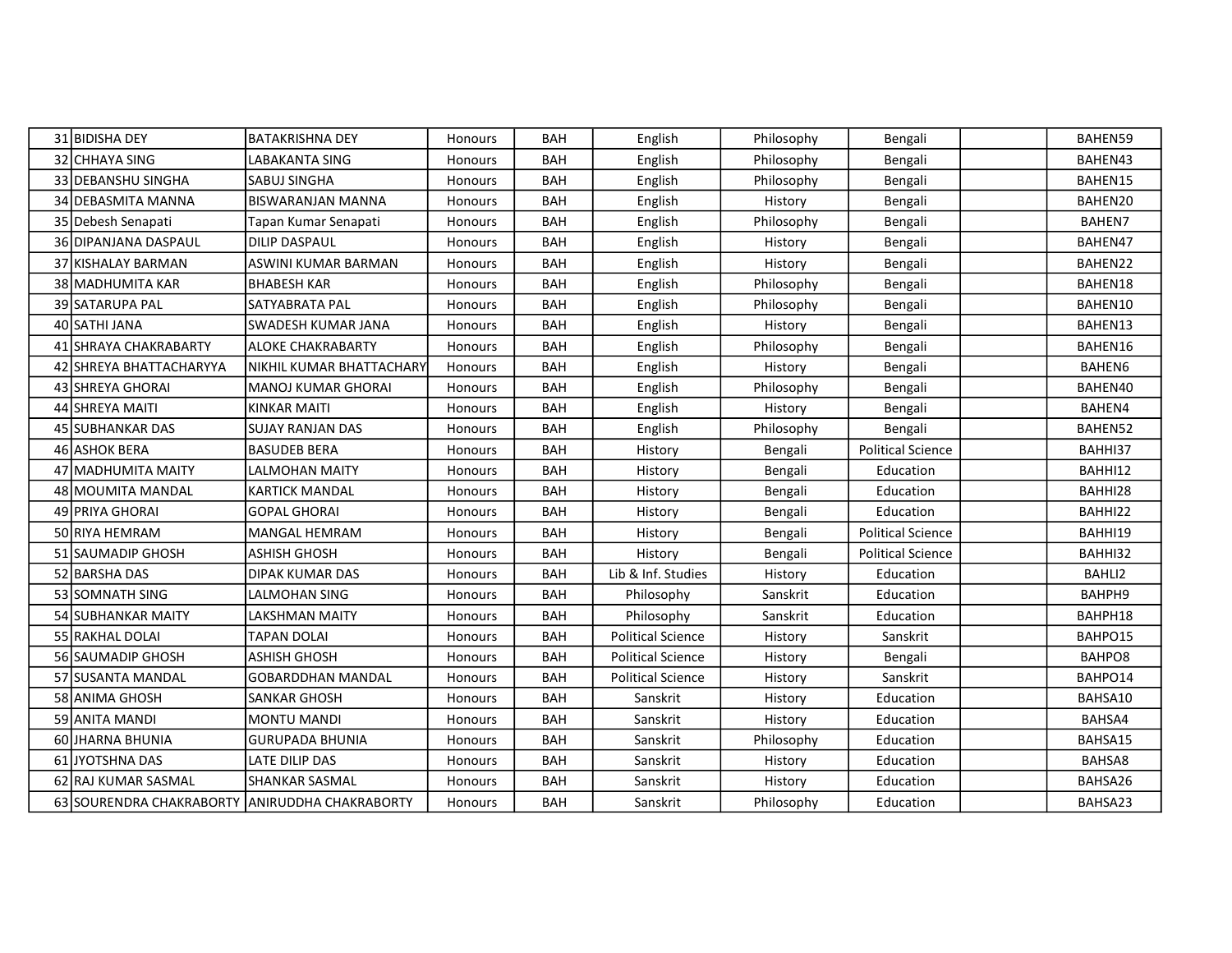|       | 64 SUBARNA KHATUA                             | <b>SRIKANTA KHATUA</b>      | Honours                   | <b>BAH</b>        | Sanskrit  | Philosophy | Education                |           | BAHSA34             |
|-------|-----------------------------------------------|-----------------------------|---------------------------|-------------------|-----------|------------|--------------------------|-----------|---------------------|
|       | 65 SUSMITA SASMAL                             | <b>GOPAL SASMAL</b>         | Honours                   | <b>BAH</b>        | Sanskrit  | History    | <b>Political Science</b> |           | BAHSA20             |
|       |                                               |                             |                           | <b>B.Sc HONS.</b> |           |            |                          |           |                     |
| SI No | <b>Name</b>                                   | <b>Father's Name</b>        | Course Type   Applied For |                   | Subject 1 | Subject 2  | Subject 3                | Subject 4 | <b>Coll Roll No</b> |
|       | <b>ADWAITA MAITY</b>                          | <b>SARBESWAR MAITY</b>      | Honours                   | <b>BSH</b>        | Botany    | Zoology    | Physiology               |           | BSHBO8              |
|       | 2 AMRIT BHATTACHARYA                          | <b>ASHWINI BHATTACHARYA</b> | Honours                   | <b>BSH</b>        | Botany    | Zoology    | Physiology               |           | BSHBO7              |
|       | Ankita patra                                  | Ardhendu bikash patra       | Honours                   | <b>BSH</b>        | Botany    | Zoology    | Physiology               |           | BSHBO6              |
|       | 4 BIMALENDU SENI                              | IBISWANATH SENI             | <b>Honours</b>            | <b>BSH</b>        | Botany    | Zoology    | Physiology               |           | BSHBO9              |
|       | 5 MADHURIMA PALOI                             | KHOKAN CHANDRA PALOI        | Honours                   | <b>BSH</b>        | Botany    | Zoology    | Physiology               |           | BSHBO4              |
|       | 6 SOUMYAJIT JANA                              | <b>AKHIL JANA</b>           | Honours                   | <b>BSH</b>        | Botany    | Zoology    | Physiology               |           | BSHBO19             |
|       | 'lsusmita maity                               | <b>BRAJA KISHORE MAITY</b>  | Honours                   | <b>BSH</b>        | Botany    | Zoology    | Physiology               |           | BSHBO28             |
|       | 8 SWAPNANIL BHATTACHARYA SUKANTA BHATTACHARYA |                             | Honours                   | <b>BSH</b>        | Botany    | Zoology    | Physiology               |           | BSHBO5              |
|       | 9 TANMOY DE                                   | <b>GOPAL DE</b>             | Honours                   | <b>BSH</b>        | Botany    | Zoology    | Physiology               |           | BSHBO25             |
|       | 10 DEBABRATA JANA                             | TAPAN JANA                  | Honours                   | <b>BSH</b>        | Chemistry | Physics    | Mathematics              |           | BSHCH17             |
|       | 11 DHIMAN HAZRA                               | <b>DEBASHISH HAZRA</b>      | Honours                   | <b>BSH</b>        | Chemistry | Physics    | <b>Mathematics</b>       |           | BSHCH11             |
|       | 12 Ganesh Mandal                              | Narayan Mandal              | Honours                   | <b>BSH</b>        | Chemistry | Physics    | <b>Mathematics</b>       |           | BSHCH12             |
|       | 13 PRABIR MAITY                               | Swapan Maity                | Honours                   | <b>BSH</b>        | Chemistry | Physics    | Mathematics              |           | BSHCH20             |
|       | 14 Sanglap Dutta                              | Nachiketa Dutta             | Honours                   | <b>BSH</b>        | Chemistry | Physics    | Mathematics              |           | BSHCH6              |
|       | 15 SHUBHECHHA KAR                             | <b>SUBAL KAR</b>            | Honours                   | <b>BSH</b>        | Chemistry | Physics    | Mathematics              |           | BSHCH8              |
|       | <b>16 SUBHAJIT SAHOO</b>                      | <b>GORACHAND SAHOO</b>      | Honours                   | <b>BSH</b>        | Chemistry | Physics    | Mathematics              |           | BSHCH14             |
|       | 17 Surajit Bishai                             | Sukdeb Bishai               | Honours                   | <b>BSH</b>        | Chemistry | Physics    | Mathematics              |           | BSHCH3              |
|       | 18 ANIRUDDHA PAL                              | RABINDRANATH PAL            | Honours                   | <b>BSH</b>        | Geography | Economics  | Botany                   |           | BSHGE16             |
|       | 19 Debiyoti Samai                             | Susen kumar samai           | Honours                   | <b>BSH</b>        | Geography | Economics  | Botany                   |           | BSHGE26             |
|       | 20 DIPENDU DHARA                              | KHOKAN KUMAR DHARA          | Honours                   | <b>BSH</b>        | Geography | Economics  | Botany                   |           | BSHGE19             |
|       | 21 PUSPENDU MAITY                             | <b>SHYAMAL KUMAR MAITY</b>  | Honours                   | <b>BSH</b>        | Geography | Economics  | Botany                   |           | BSHGE7              |
|       | 22 ISANGITA BARMAN                            | SUBHASH CHANDRA BARMAN      | Honours                   | <b>BSH</b>        | Geography | Economics  | Botany                   |           | <b>BSHGE5</b>       |
|       | 23 SUBHA JANA                                 | <b>SWARUP JANA</b>          | Honours                   | <b>BSH</b>        | Geography | Economics  | Botany                   |           | BSHGE14             |
|       | 24 ANIMESH JANA                               | SWAPAN KUMAR JANA           | <b>Honours</b>            | <b>BSH</b>        | Physics   | Chemistry  | <b>Mathematics</b>       |           | BSHPH20             |
|       | 25 Bikash Pari                                | Susanta Pari                | Honours                   | <b>BSH</b>        | Physics   | Chemistry  | <b>Mathematics</b>       |           | BSHPH11             |
|       | 26 MRINAL PATRA                               | KAMALESH PATRA              | Honours                   | <b>BSH</b>        | Physics   | Chemistry  | <b>Mathematics</b>       |           | BSHPH4              |
|       | 27 NILOY MAIKAP                               | DR. MALAY KUMAR MAIKAP      | Honours                   | <b>BSH</b>        | Physics   | Chemistry  | <b>Mathematics</b>       |           | BSHPH2              |
|       | 28 NIRUPAM PARIA                              | <b>PRANAB PARIA</b>         | Honours                   | <b>BSH</b>        | Physics   | Chemistry  | <b>Mathematics</b>       |           | BSHPH13             |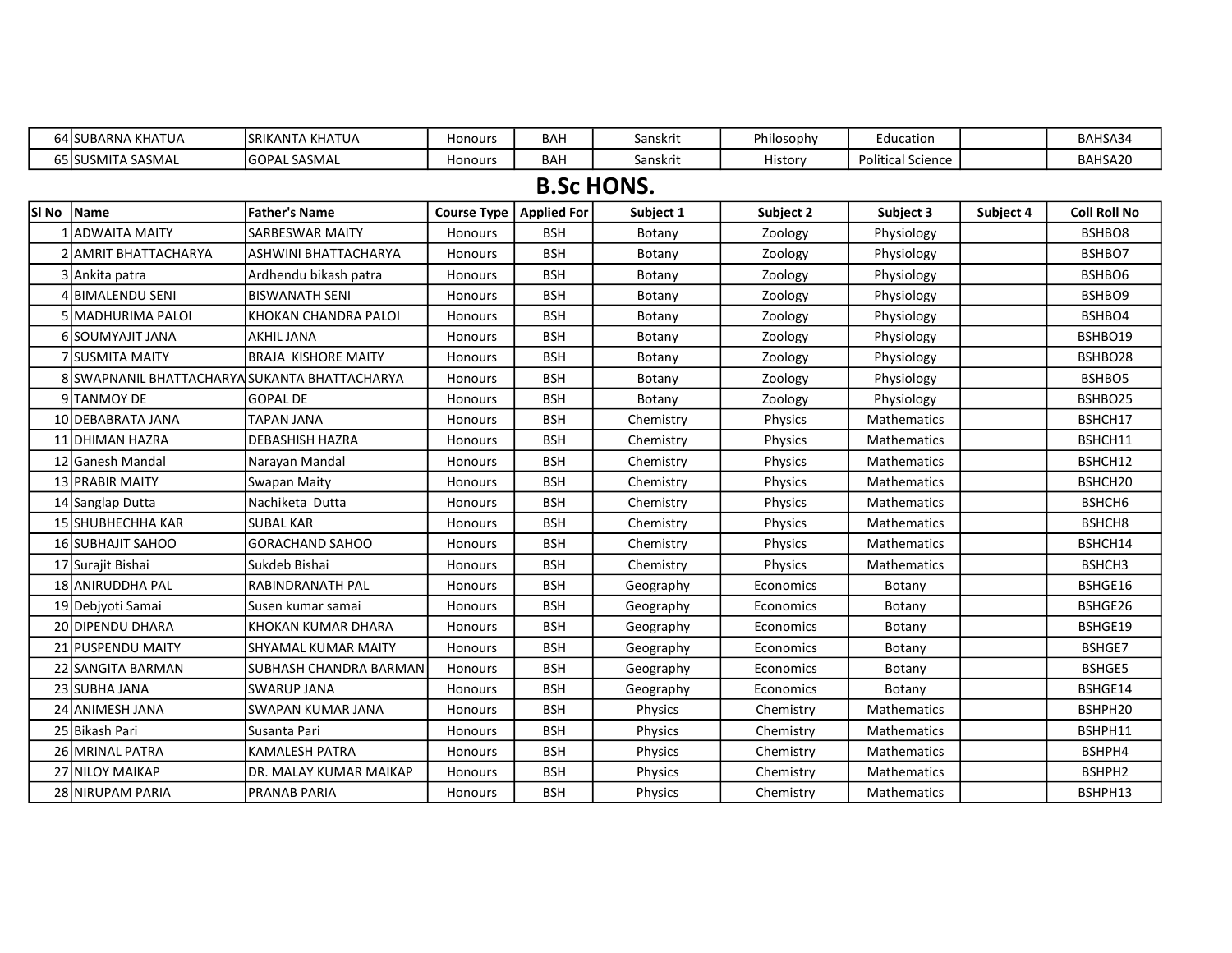| 29 Rabindranath manna     | Barandranadh manna       | <b>Honours</b> | <b>BSH</b> | <b>Physics</b>     | Chemistry               | <b>Mathematics</b>      | BSHPH9  |
|---------------------------|--------------------------|----------------|------------|--------------------|-------------------------|-------------------------|---------|
| 30 SAYANTANI JANA         | VIVEKANANDA JANA         | <b>Honours</b> | <b>BSH</b> | <b>Physics</b>     | <b>Computer Science</b> | Mathematics             | BSHPH15 |
| 31 SHREYA BHATTACHARYYA   | NIKHIL KUMAR BHATTACHARY | <b>Honours</b> | <b>BSH</b> | Physics            | Chemistry               | Mathematics             | BSHPH7  |
| <b>32 JARNAB ROUT</b>     | IAMIT KUMAR ROUT         | Honours        | <b>BSH</b> | <b>Mathematics</b> | <b>Physics</b>          | Chemistry               | BSHMA9  |
| 33 BHOLANATH PAL          | NARAYAN CHANDRA PAL      | <b>Honours</b> | <b>BSH</b> | <b>Mathematics</b> | Physics                 | Chemistry               | BSHMA7  |
| <b>34 SHIBOTOSH BARIK</b> | TARASANKAR BARIK         | <b>Honours</b> | <b>BSH</b> | <b>Mathematics</b> | <b>Physics</b>          | Chemistry               | BSHMA4  |
| 35 SOUMITRA JANA          | <b>MANAS KUMAR JANA</b>  | Honours        | <b>BSH</b> | <b>Mathematics</b> | <b>Physics</b>          | Chemistry               | BSHMA5  |
| <b>36 SRILEKHA MANDAL</b> | JAGANNATH MANDAL         | <b>Honours</b> | <b>BSH</b> | <b>Mathematics</b> | <b>Physics</b>          | <b>Computer Science</b> | BSHMA15 |
| 37 ISUBHANKAR BERA        | <b>SUBHAS BERA</b>       | <b>Honours</b> | <b>BSH</b> | <b>Mathematics</b> | <b>Physics</b>          | Chemistry               | BSHMA6  |
| <b>38 SURAJIT MATIA</b>   | <b>SUKUMAR MATIA</b>     | Honours        | <b>BSH</b> | <b>Mathematics</b> | <b>Physics</b>          | Chemistry               | BSHMA8  |
| 39 Anushree Mandal        | Sankar Mandal            | <b>Honours</b> | <b>BSH</b> | Zoology            | Botany                  | Physiology              | BSHZO15 |
| 40 Arpan Maity            | Tarapada Maity           | <b>Honours</b> | <b>BSH</b> | Zoology            | Botany                  | Physiology              | BSHZO20 |
| 41 KOUSHIK DAS            | <b>RATAN CHANDRA DAS</b> | <b>Honours</b> | <b>BSH</b> | Zoology            | Botany                  | Physiology              | BSHZO23 |
| 42 NILATPAL DOLAI         | SANKAR PRASAD DOLAI      | <b>Honours</b> | <b>BSH</b> | Zoology            | Botany                  | Physiology              | BSHZO11 |
| 43 PAPIYA MAJI            | SANKAR PRASAD MAJI       | <b>Honours</b> | <b>BSH</b> | Zoology            | Botany                  | Physiology              | BSHZO6  |
| 44 SUSMITA SANTRA         | <b>MADHUSUDAN SANTRA</b> | Honours        | <b>BSH</b> | Zoology            | Botany                  | Physiology              | BSHZO44 |

## B.A GENERAL

| SI No | Name                     | <b>Father's Name</b> | <b>Applied For</b> | Subject 1 | Subject 2  | Subject 3                 | Subject 4                | <b>Coll Roll No</b> |
|-------|--------------------------|----------------------|--------------------|-----------|------------|---------------------------|--------------------------|---------------------|
|       | . labhishek aich         | lGOUR AICH           | <b>BAG</b>         |           | Philosophy | Physical Education        | Education                | <b>BAG335</b>       |
|       | 2 ADITI DAS              | <b>BISWAJIT DAS</b>  | <b>BAG</b>         |           | Philosophy | <b>Physical Education</b> | English                  | <b>BAG368</b>       |
|       | 3 AJAY SING              | ISUKUMAR SING        | <b>BAG</b>         |           | History    | Bengali                   | Education                | <b>BAG722</b>       |
|       | 4 AJOY SING              | IRATAN SING          | <b>BAG</b>         |           | History    | Bengali                   | <b>Political Science</b> | <b>BAG359</b>       |
|       | <b>5 JANIKET MANDI</b>   | İSALIL MANDI         | <b>BAG</b>         |           | History    | <b>Physical Education</b> | Education                | <b>BAG617</b>       |
|       | 6 ANIMA TUDU             | <b>DIPAK TUDU</b>    | <b>BAG</b>         |           | History    | Bengali                   | English                  | <b>BAG257</b>       |
|       | 7 JANINDITA JANA         | IASISH JANA          | <b>BAG</b>         |           | History    | Bengali                   | Education                | <b>BAG213</b>       |
|       | <b>8 JANINDITA NAYAK</b> | TAPAS KUMAR NAYAK    | <b>BAG</b>         |           | History    | Bengali                   | Education                | <b>BAG394</b>       |
|       | 9 JANITA SING            | ANIL SING            | <b>BAG</b>         |           | History    | Bengali                   | Education                | <b>BAG594</b>       |
|       | 10 ANKITA SANTRA         | HARI PADA SANTRA     | <b>BAG</b>         |           | Philosophy | Bengali                   | Education                | <b>BAG389</b>       |
|       | 11 ANURAN BERA           | lSUSANTA BERA        | <b>BAG</b>         |           | Philosophy | Bengali                   | <b>Political Science</b> | <b>BAG248</b>       |
|       | <b>12 ANUSHREE MAITY</b> | lgoutam maity        | <b>BAG</b>         |           | History    | Sanskrit                  | <b>Political Science</b> | <b>BAG480</b>       |
|       | 13 APARANA PATRA         | ICHANDAN PATRA       | <b>BAG</b>         |           | History    | Bengali                   | <b>Political Science</b> | <b>BAG471</b>       |
|       | 14 APSANA KHATUN         | IBASET MIR           | <b>BAG</b>         |           | Philosophy | Bengali                   | Education                | <b>BAG627</b>       |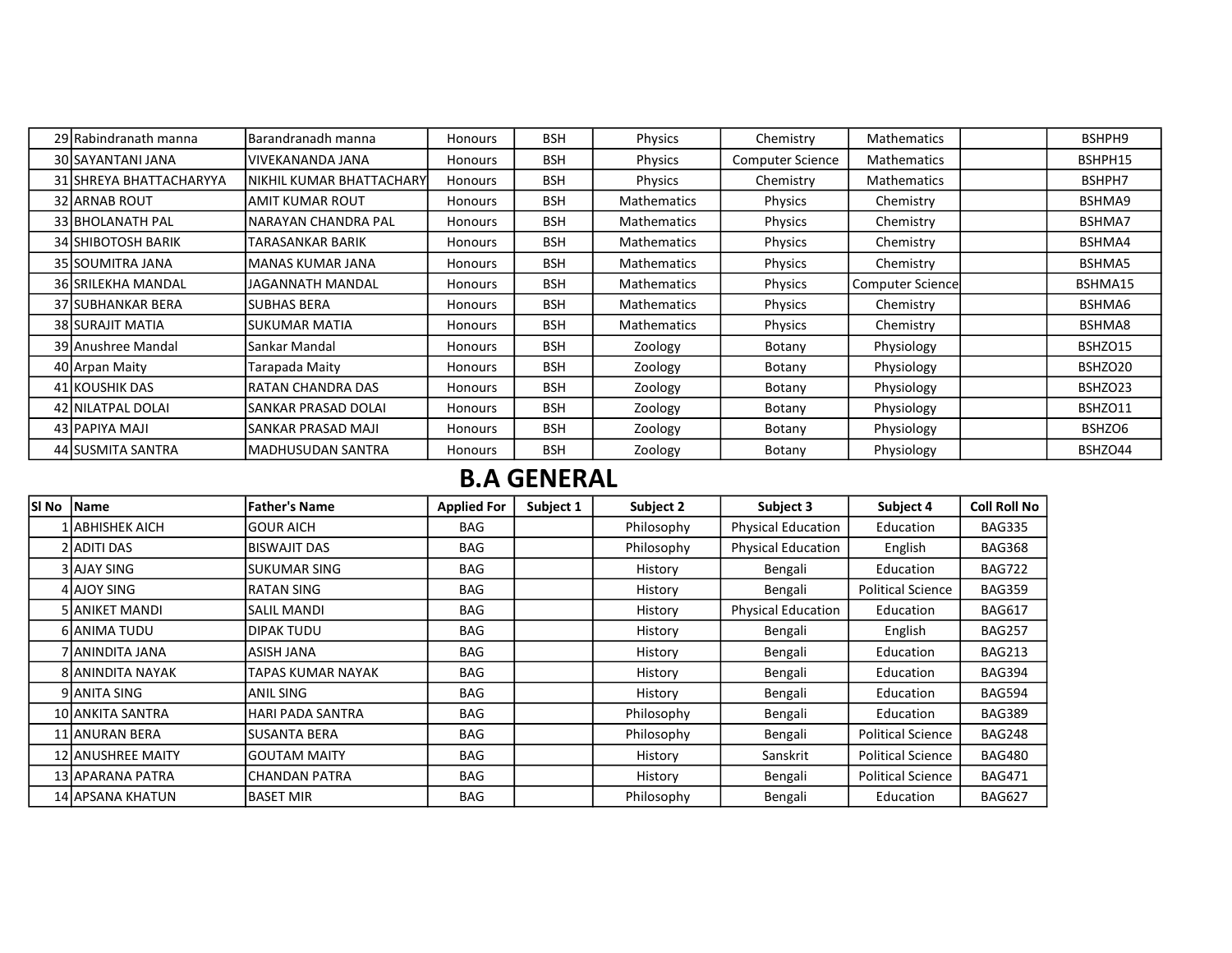| 15 ARINDAM SANA         | <b>AJAY SANA</b>                                  | <b>BAG</b> | History    | Bengali                   | Education                | <b>BAG371</b> |
|-------------------------|---------------------------------------------------|------------|------------|---------------------------|--------------------------|---------------|
| 16 ARPITA DANDAPAT      | <b>SUSANTA DANDAPAT</b>                           | <b>BAG</b> | History    | Bengali                   | Education                | <b>BAG626</b> |
| <b>19 ASHOKE BARMAN</b> | SHAMBHUNATH BARMAN                                | <b>BAG</b> | History    | Bengali                   | Education                | <b>BAG386</b> |
| 20 ASIMA MANDI          | ABHIRAM MANDI                                     | <b>BAG</b> | Philosophy | Sanskrit                  | Education                | <b>BAG372</b> |
| 21 ASWINI DAS           | RANJAN DAS                                        | <b>BAG</b> | Philosophy | <b>Physical Education</b> | Education                | <b>BAG732</b> |
| 22 ATANU KAR            | <b>AMALENDU KAR</b>                               | <b>BAG</b> | History    | <b>Physical Education</b> | <b>Political Science</b> | <b>BAG723</b> |
| 23 ATASI MAITY          | <b>MANIK MAITY</b>                                | <b>BAG</b> | History    | Bengali                   | Education                | <b>BAG269</b> |
| 24 AVIJIT SAHOO         | SWAPAN KUMAR SAHOO                                | <b>BAG</b> | History    | Bengali                   | <b>Political Science</b> | <b>BAG731</b> |
| 25 BAISAKHI MAJI        | <b>BALARAM MAJI</b>                               | <b>BAG</b> | History    | Bengali                   | Education                | <b>BAG362</b> |
| 26 BANASHREE MAJI       | <b>LAKSHMAN MAJI</b>                              | <b>BAG</b> | Philosophy | Sanskrit                  | Education                | BAG65         |
| 27 BANASHRI SAHOO       | <b>BISHNUPADA SAHOO</b>                           | <b>BAG</b> | History    | Bengali                   | <b>Political Science</b> | <b>BAG689</b> |
| 28 BARSHA DAS           | DIPAK KUMAR DAS                                   | <b>BAG</b> | Philosophy | Bengali                   | Education                | BAG73         |
| 29 BIBHAS BARMAN        | <b>GOURHARI BARMAN</b>                            | <b>BAG</b> | Philosophy | Bengali                   | <b>Political Science</b> | <b>BAG176</b> |
| 30 Bijoy Hemram         | Sunaram Hemram                                    | <b>BAG</b> | History    | <b>Physical Education</b> | Education                | BAG49         |
| 31 BISWAIJIT PAL        | RABINDRA NATH PAL                                 | <b>BAG</b> | History    | <b>Physical Education</b> | Education                | <b>BAG700</b> |
| 32 BISWAJIT BARMAN      | KRISHNA PRASAD BARMAN                             | <b>BAG</b> | Philosophy | <b>Physical Education</b> | <b>Political Science</b> | <b>BAG712</b> |
| 33 BISWAJIT CHINI       | <b>AMAL CHINI</b>                                 | <b>BAG</b> | Philosophy | Bengali                   | Education                | <b>BAG417</b> |
| 34 BISWAJIT KAR         | LATE GURUPADA KAR                                 | <b>BAG</b> | Philosophy | Bengali                   | Education                | <b>BAG405</b> |
|                         | 35 BISWANATH DEV CHOWDHU NITISH KUMAR DEV CHOWDHU | <b>BAG</b> | Philosophy | <b>Physical Education</b> | Education                | <b>BAG374</b> |
| 36 BRATATI PAL          | MADAN CHANDRA PAL                                 | <b>BAG</b> | Philosophy | <b>Physical Education</b> | Education                | <b>BAG221</b> |
| 37 CHANDRAKANTA DOLAI   | PULAKESH DOLAI                                    | <b>BAG</b> | History    | Bengali                   | <b>Political Science</b> | <b>BAG716</b> |
| 38 CHIRANJIT KARAN      | RABINDRANATH KARAN                                | <b>BAG</b> | Philosophy | <b>Physical Education</b> | Education                | <b>BAG697</b> |
| 39 DAVID BASKEY         | TAPAN KUMAR BASKEY                                | <b>BAG</b> | History    | Santali                   | <b>Political Science</b> | <b>BAG376</b> |
| 40 Debasis Barman       | Paritosh Barman                                   | <b>BAG</b> | History    | Bengali                   | Education                | <b>BAG671</b> |
| 41 DEBENDRA DAS         | <b>ARAM DAS</b>                                   | <b>BAG</b> | Philosophy | <b>Physical Education</b> | Education                | <b>BAG500</b> |
| 42 DEBJANI PRADHAN      | <b>GORACHAND PRADHAN</b>                          | <b>BAG</b> | History    | Bengali                   | Education                | <b>BAG557</b> |
| 43 DEEP BHAKTA          | <b>KUSHAL BHAKTA</b>                              | <b>BAG</b> | History    | Bengali                   | <b>Political Science</b> | <b>BAG721</b> |
| 44 DEEP MAITY           | <b>ASHOK MAITY</b>                                | <b>BAG</b> | Philosophy | Bengali                   | Education                | <b>BAG496</b> |
| 45 DIPSIKHA MAIKAP      | DIPANKAR MAIKAP                                   | <b>BAG</b> | Philosophy | Bengali                   | Education                | <b>BAG409</b> |
| 46 FALGUNI DAS          | PINTU DAS                                         | <b>BAG</b> | Philosophy | Bengali                   | Education                | <b>BAG245</b> |
| 47 FULI HANSDA          | DHANANJAY HANSDA                                  | <b>BAG</b> | History    | <b>Physical Education</b> | Education                | <b>BAG224</b> |
| 48 GURUPADA HAZRA       | JOYDEV HAZRA                                      | <b>BAG</b> | History    | <b>Physical Education</b> | Education                | BAG54         |
| 49 ITI DEY              | AMIYA KUMAR DEY                                   | <b>BAG</b> | History    | Bengali                   | Education                | <b>BAG126</b> |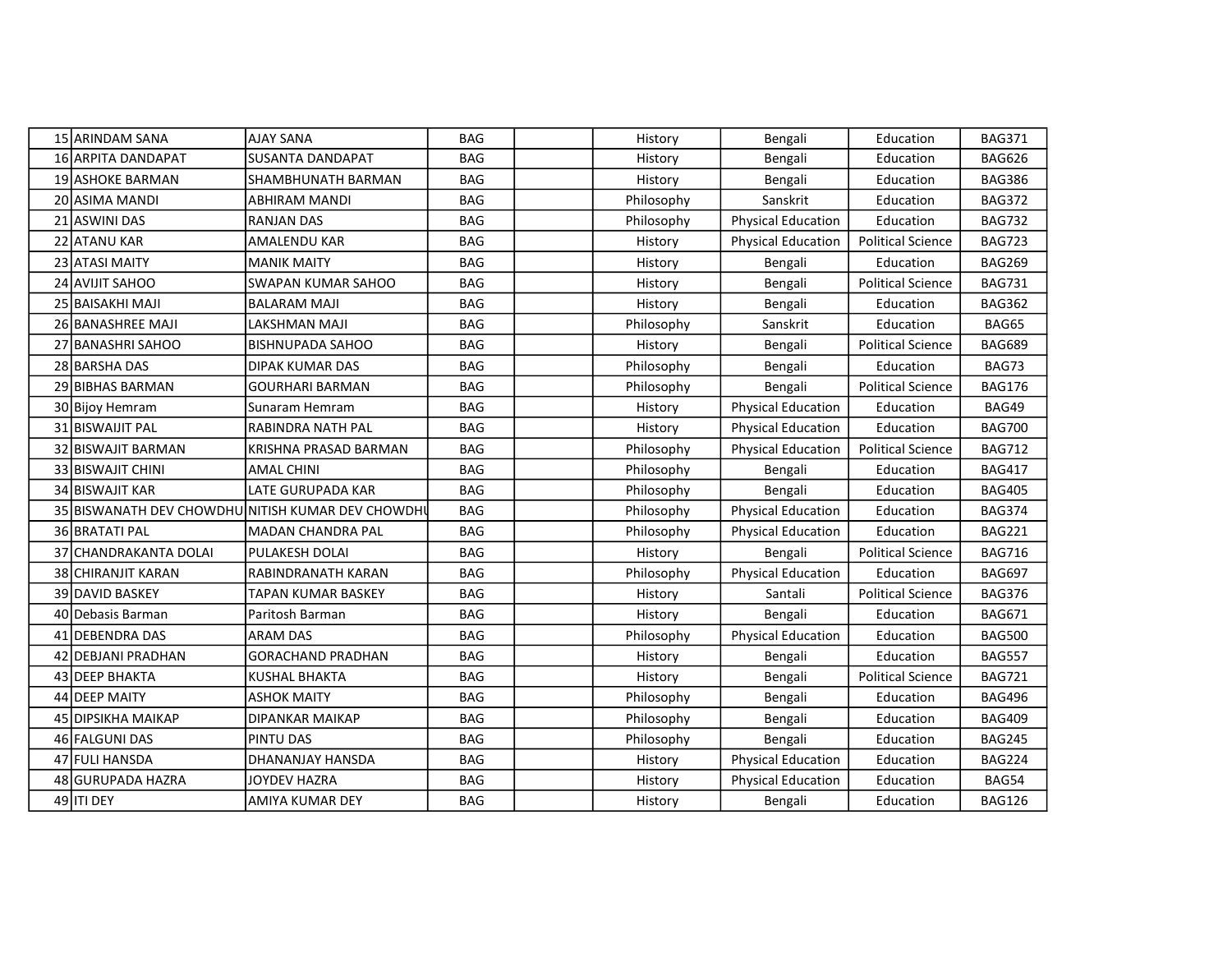| 50 ITIKA MAITY        | <b>KEDAR CHANDRA MAITY</b>   | BAG        | History    | Bengali                   | Education                | <b>BAG390</b> |
|-----------------------|------------------------------|------------|------------|---------------------------|--------------------------|---------------|
| 51 JANMENJOY KHATUA   | <b>NABAYENDU KHATUA</b>      | <b>BAG</b> | History    | <b>Physical Education</b> | Education                | <b>BAG492</b> |
| 52 IJAYASREE OJHA     | RAM PADA OJHA                | <b>BAG</b> | History    | Bengali                   | <b>Political Science</b> | <b>BAG663</b> |
| 53 KABERI RAJ         | AJOY RAJ                     | <b>BAG</b> | History    | Bengali                   | Education                | <b>BAG385</b> |
| 54 KALYAN MONDAL      | BHARAT CHANDRA MONDAL        | <b>BAG</b> | Philosophy | Bengali                   | <b>Political Science</b> | <b>BAG207</b> |
| 55 KALYANI JANA       | SUDARSAN JANA                | <b>BAG</b> | Philosophy | Physical Education        | Education                | <b>BAG387</b> |
| 56 Kalyani Majee      | Khokan Majee                 | <b>BAG</b> | History    | Bengali                   | <b>Political Science</b> | <b>BAG698</b> |
| 57 KANAILAL MANDAL    | <b>SUBAL MANDAL</b>          | <b>BAG</b> | History    | Bengali                   | Education                | <b>BAG400</b> |
| 58 KARTIK HAZRA       | RBINDRANATH HAZRA            | <b>BAG</b> | History    | Bengali                   | Education                | <b>BAG525</b> |
| 59 koyal das          | pintu das                    | <b>BAG</b> | Philosophy | Sanskrit                  | Education                | <b>BAG620</b> |
| 60 LAXMIKANTA DHARA   | <b>BANAMALI DHARA</b>        | <b>BAG</b> | History    | Bengali                   | <b>Political Science</b> | <b>BAG396</b> |
| 61 MADHUMITA DAS      | <b>MANIK DAS</b>             | <b>BAG</b> | Philosophy | Bengali                   | Education                | <b>BAG297</b> |
| 62 MADHUMITA MAITY    | <b>GURUPADA MAITY</b>        | <b>BAG</b> | History    | Bengali                   | Education                | <b>BAG353</b> |
| 63 MADHUSUDAN MONDAL  | <b>DEBASHISH MONDAL</b>      | <b>BAG</b> | Philosophy | Physical Education        | Education                | <b>BAG402</b> |
| 64 MANAS ROUTH        | <b>DIPAK ROUTH</b>           | <b>BAG</b> | History    | Bengali                   | Education                | <b>BAG327</b> |
| 65 MANASHI SING       | BABULAL SING                 | <b>BAG</b> | History    | Bengali                   | Education                | <b>BAG593</b> |
| 66 MANOJ KUMAR MANDAL | SHIBA PRASAD MANDAL          | <b>BAG</b> | History    | Bengali                   | <b>Political Science</b> | <b>BAG687</b> |
| 67 MEGHA PRAMANIK     | HABLU PRAMANIK               | <b>BAG</b> | Philosophy | Bengali                   | Education                | <b>BAG370</b> |
| 68 MINU MALLIK        | <b>NAPAL MALLIK</b>          | <b>BAG</b> | History    | Bengali                   | <b>Political Science</b> | <b>BAG715</b> |
| 69 MIRJA HANSDA       | KALIPADA HANSDA              | <b>BAG</b> | History    | Bengali                   | Education                | <b>BAG178</b> |
| 70 MITALI BOURI       | <b>LAKSHMI NARAYAN BOURI</b> | <b>BAG</b> | History    | Bengali                   | <b>Political Science</b> | <b>BAG488</b> |
| 71 MOHAN SINKU        | <b>KUSHA SINKU</b>           | <b>BAG</b> | Philosophy | Bengali                   | Education                | <b>BAG572</b> |
| 72 MONI JANA          | <b>GOPAL JANA</b>            | <b>BAG</b> | History    | Sanskrit                  | Education                | <b>BAG131</b> |
| 73 MOULAMI KHATUA     | <b>GOURHARI KHATUA</b>       | <b>BAG</b> | Philosophy | Sanskrit                  | English                  | <b>BAG562</b> |
| 74 MOUMITA MANA       | <b>SANKAR ANA</b>            | <b>BAG</b> | Philosophy | Bengali                   | Education                | <b>BAG268</b> |
| 75 MOUMITA MANIK      | SWAPAN MANIK                 | <b>BAG</b> | History    | Bengali                   | Education                | <b>BAG393</b> |
| 76 MOUSUMI MAITY      | <b>GOPAL MAITY</b>           | <b>BAG</b> | History    | Bengali                   | Education                | <b>BAG252</b> |
| 77 INATU GUCHHAIT     | <b>GOPAL GUCHHAIT</b>        | <b>BAG</b> | History    | Bengali                   | Education                | <b>BAG703</b> |
| 78 NILUFA KHATUN      | <b>KABIRUL ISLAM MIR</b>     | <b>BAG</b> | History    | Bengali                   | Education                | <b>BAG573</b> |
| 79 NIRMAL MAITY       | NITAI CHARAN MAITY           | <b>BAG</b> | History    | Bengali                   | Education                | <b>BAG318</b> |
| 80 PANCHAMI MURMU     | RAMESHWAR MURMU              | <b>BAG</b> | History    | Sanskrit                  | Education                | <b>BAG451</b> |
| 81 PAYEL SEN          | <b>NAYAN SEN</b>             | <b>BAG</b> | History    | Bengali                   | Education                | <b>BAG124</b> |
| 82 PIU KHATUA         | PULIN BIHARI KHATUA          | <b>BAG</b> | History    | Bengali                   | Education                | <b>BAG369</b> |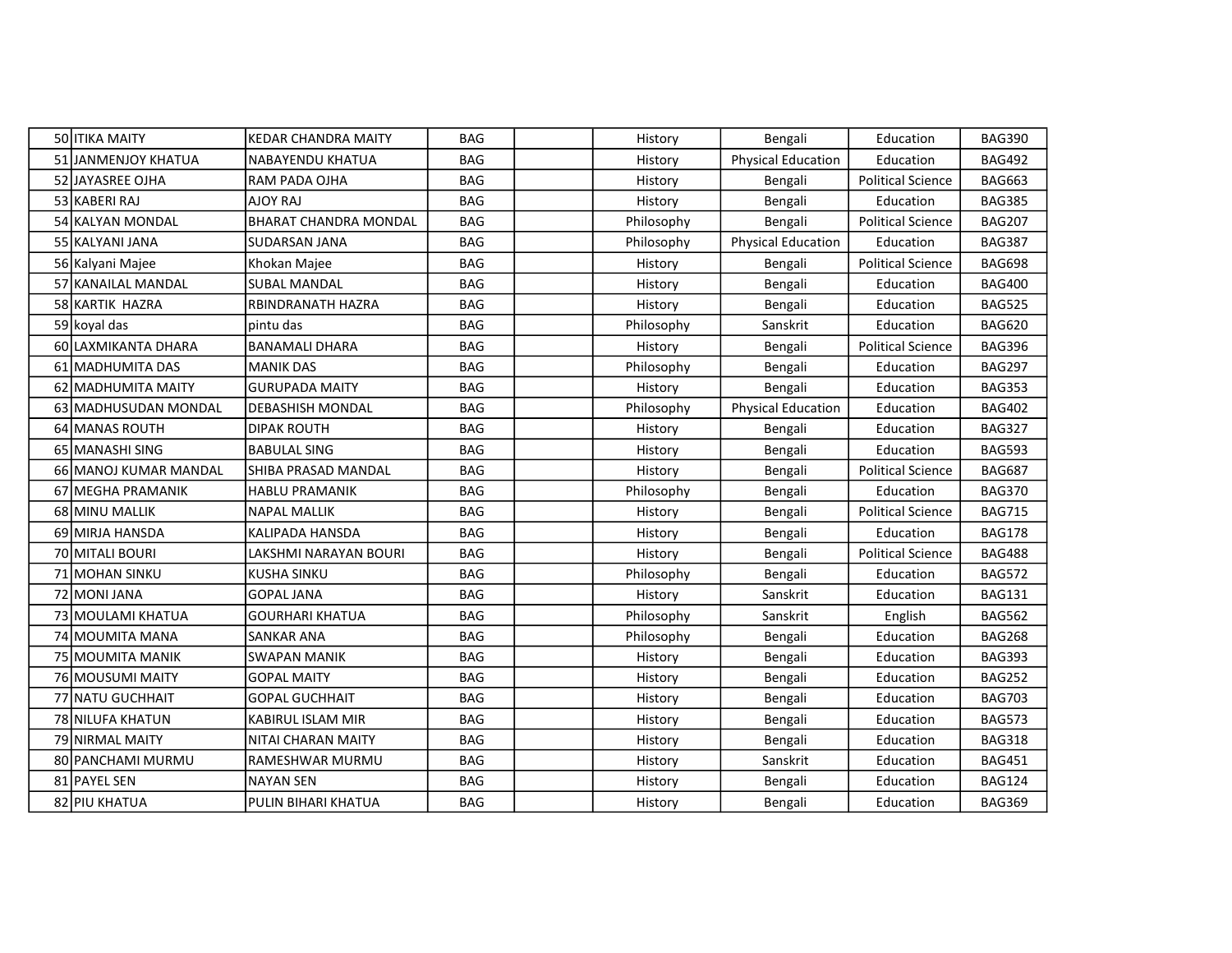| 83 PIYALI BHAKTA       | JHANTHU BHAKTA              | <b>BAG</b> | History    | Sanskrit                  | Education                | <b>BAG355</b> |
|------------------------|-----------------------------|------------|------------|---------------------------|--------------------------|---------------|
| 84 PRANABESH JANA      | <b>BANSARI MOHAN JANA</b>   | <b>BAG</b> | History    | Bengali                   | Education                | <b>BAG534</b> |
| 85 IPRASENJIT ARI      | <b>KARTIK ARI</b>           | <b>BAG</b> | History    | Bengali                   | <b>Political Science</b> | <b>BAG361</b> |
| 86 PRATIMA MAITI       | JHANTU MAITI                | <b>BAG</b> | History    | Bengali                   | Education                | <b>BAG418</b> |
| 87   PRATIMA MAITI     | PRADIP KUMAR MAITI          | <b>BAG</b> | History    | Bengali                   | Education                | <b>BAG139</b> |
| 88 PRITI JANA          | <b>SHANKAR JANA</b>         | <b>BAG</b> | History    | Sanskrit                  | English                  | <b>BAG373</b> |
| 89 PRIYA DAS           | SACHINDRA NATH DAS          | <b>BAG</b> | History    | Bengali                   | Education                | <b>BAG209</b> |
| 90 PUJA MAITY          | <b>SUKUMAR MAITY</b>        | <b>BAG</b> | History    | Bengali                   | Education                | <b>BAG561</b> |
| 91 PUJA SHAW           | RAJESH SHAW                 | <b>BAG</b> | History    | Bengali                   | Education                | <b>BAG377</b> |
| 92 PURNIMA ROUTH       | <b>ARJUN ROUTH</b>          | <b>BAG</b> | History    | Bengali                   | Education                | <b>BAG388</b> |
| 93 PUSPA MANNA         | KANAILAL MANNA              | <b>BAG</b> | History    | Bengali                   | Education                | <b>BAG367</b> |
| 94 RADHA RANI SANTRA   | PULIN BIHARI SANTRA         | <b>BAG</b> | Philosophy | <b>Physical Education</b> | Education                | <b>BAG264</b> |
| 95 RAJKUMAR MAITY      | <b>BAKULCHANDRA MAITY</b>   | <b>BAG</b> | History    | Bengali                   | Education                | <b>BAG609</b> |
| 96 RAKESH SASMAL       | <b>BANESHWAR SASMAL</b>     | <b>BAG</b> | History    | Bengali                   | Education                | <b>BAG383</b> |
| 97 IRANITA MAITY       | <b>BHUBAN CHANDRA MAITY</b> | <b>BAG</b> | Philosophy | Bengali                   | Education                | <b>BAG251</b> |
| 98 RIMA RANI MAL       | NIMAI CHAND MAL             | <b>BAG</b> | History    | Bengali                   | Education                | <b>BAG246</b> |
| 99 RINKI CHANDA        | <b>BUDDHADEB CHANDA</b>     | <b>BAG</b> | Philosophy | <b>Physical Education</b> | Education                | <b>BAG304</b> |
| 100 RITU MANDAL        | RABINDRANATH MANDAL         | <b>BAG</b> | History    | <b>Physical Education</b> | English                  | <b>BAG305</b> |
| 101 RIYA JANA          | TAPAN JANA                  | <b>BAG</b> | Philosophy | Bengali                   | Education                | <b>BAG380</b> |
| 102 Rupam atta         | Goutam atta                 | <b>BAG</b> | History    | Bengali                   | <b>Political Science</b> | <b>BAG718</b> |
| 103 SAIBAL AICH        | LAKSHMIKANTA AICH           | <b>BAG</b> | History    | <b>Physical Education</b> | <b>Political Science</b> | <b>BAG720</b> |
| 104 SAMASHIS MAHAPATRA | DULAL MAHAPATRA             | <b>BAG</b> | History    | Bengali                   | <b>Political Science</b> | <b>BAG553</b> |
| 105 SAMIRAN BARMAN     | SWAPAN BARMAN               | <b>BAG</b> | History    | Sanskrit                  | Education                | <b>BAG398</b> |
| 106 SAMIRAN BARMAN     | JHANTU KUMAR BARMAN         | <b>BAG</b> | History    | Sanskrit                  | Education                | <b>BAG392</b> |
| 107 SAMPA DUTTA        | <b>TAPAN DUTTA</b>          | <b>BAG</b> | History    | Bengali                   | <b>Political Science</b> | <b>BAG399</b> |
| 108 SANCHITA HAZRA     | NILKAMAL HAZRA              | <b>BAG</b> | History    | Bengali                   | Education                | <b>BAG391</b> |
| 109 SANCHITA MAHATA    | PRADIP MAHATA               | <b>BAG</b> | Philosophy | Bengali                   | English                  | <b>BAG550</b> |
| 110 SANGITA RANI SAHOO | SUJAY KUMAR SAHOO           | <b>BAG</b> | History    | Bengali                   | Education                | BAG46         |
| 111 SANJIB BERA        | NITAI CHAND BERA            | <b>BAG</b> | Philosophy | <b>Physical Education</b> | Education                | <b>BAG745</b> |
| 112 SANJOY KUMAR SHIT  | PULIN BIHARI SHIT           | <b>BAG</b> | Philosophy | Bengali                   | Education                | <b>BAG719</b> |
| 113 SANTIPRIYA KHALUA  | <b>GURUPADA KHALUA</b>      | <b>BAG</b> | History    | <b>Physical Education</b> | Education                | <b>BAG154</b> |
| 114 SARATI SING        | <b>BHASKAR SING</b>         | <b>BAG</b> | Philosophy | <b>Physical Education</b> | Education                | <b>BAG357</b> |
| 115 SATYABRATA PRADHAN | <b>BALARAM PRADHAN</b>      | <b>BAG</b> | History    | Bengali                   | <b>Political Science</b> | <b>BAG526</b> |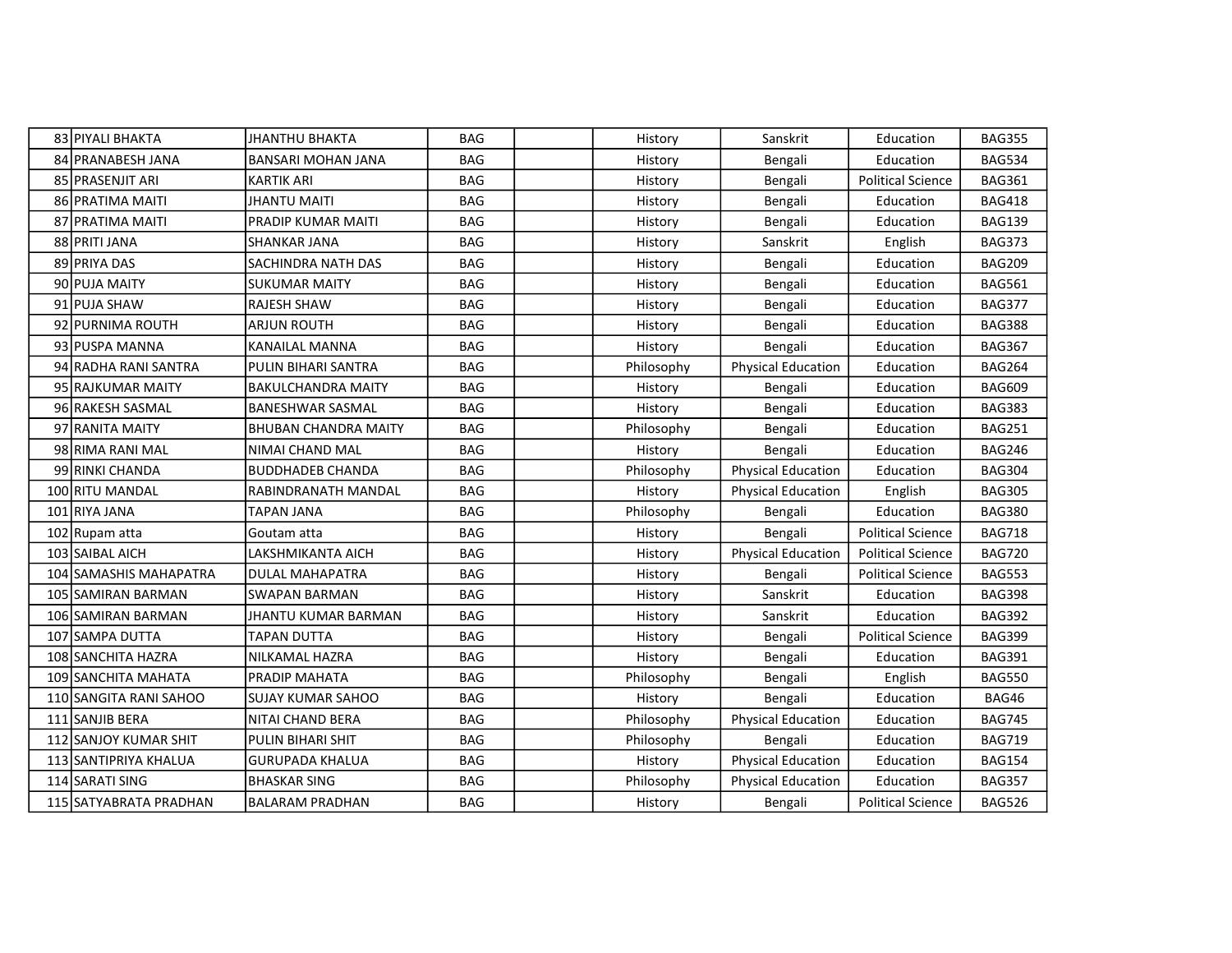| 116 SHUVAM JANA           | <b>ARJUN JANA</b>         | BAG        | History    | Sanskrit                  | Education                | <b>BAG363</b> |
|---------------------------|---------------------------|------------|------------|---------------------------|--------------------------|---------------|
| 117 SIBSANKAR JANA        | <b>SUKUMAR JANA</b>       | <b>BAG</b> | History    | Bengali                   | Education                | <b>BAG354</b> |
| 118 SK BABAR ALI          | <b>SK MOBARAK ALI</b>     | BAG        | History    | <b>Physical Education</b> | <b>Political Science</b> | BAG29         |
| 119 SOMA MAITY            | JITENDRA MAITY            | <b>BAG</b> | History    | Bengali                   | Education                | <b>BAG364</b> |
| 120 SOMASRI CHOWDHURY     | <b>EKADASI CHOWDHURY</b>  | <b>BAG</b> | Philosophy | Bengali                   | Education                | BAG21         |
| 121 SONALI GHORA          | <b>GOPAL GHORA</b>        | <b>BAG</b> | History    | Bengali                   | Education                | <b>BAG384</b> |
| 122 SONALI GHORAI         | ARJUN GHORAI              | <b>BAG</b> | Philosophy | Bengali                   | Education                | <b>BAG482</b> |
| 123 SONALI JANA           | SHAKTI PADA JANA          | <b>BAG</b> | History    | Bengali                   | Education                | <b>BAG151</b> |
| 124 SONALI MURMU          | <b>SUKUMAR MURMU</b>      | <b>BAG</b> | History    | <b>Physical Education</b> | Education                | <b>BAG301</b> |
| 125 SONALI MURMU          | LAXMIKANTA MURMU          | <b>BAG</b> | History    | Santali                   | Education                | <b>BAG612</b> |
| 126 SONALI SASMAL         | JAYANTA SASMAL            | <b>BAG</b> | Philosophy | <b>Physical Education</b> | Education                | <b>BAG262</b> |
| 127 SOUMEN JANA           | SHYAMAL JANA              | <b>BAG</b> | History    | Bengali                   | Education                | <b>BAG352</b> |
| 128 SOUMYADIP BHOWMIK     | <b>SUJIT BHOWMIK</b>      | <b>BAG</b> | History    | Bengali                   | Education                | <b>BAG588</b> |
| <b>129 SOURAV MAITY</b>   | <b>BIMAL MAITY</b>        | <b>BAG</b> | History    | Sanskrit                  | Education                | <b>BAG397</b> |
| <b>130 SOUVIK BHOWMIK</b> | <b>SUDARSHAN BHOWMIK</b>  | <b>BAG</b> | History    | Bengali                   | Education                | <b>BAG366</b> |
| 131 SOVONA MALLICK        | DIPAK KUMAR MALLICK       | <b>BAG</b> | History    | Bengali                   | Education                | <b>BAG382</b> |
| 132 SUBAL HEMRAM          | <b>GANESH HEMRAM</b>      | <b>BAG</b> | Philosophy | <b>Physical Education</b> | Education                | <b>BAG307</b> |
| 133 SUBHANKAR RAUL        | <b>PRABIR RAUL</b>        | <b>BAG</b> | History    | <b>Physical Education</b> | Education                | <b>BAG395</b> |
| 134 SUBRATA CHOWDHURY     | SWAPAN KUMAR CHOWDHUR     | <b>BAG</b> | Philosophy | Bengali                   | Education                | <b>BAG360</b> |
| 135 SUBRATA GHORAI        | PRAVAT GHORAI             | <b>BAG</b> | History    | Bengali                   | Education                | <b>BAG487</b> |
| 136 SUBRATA SAMANTA       | SRIMANTA SAMANTA          | BAG        | History    | Bengali                   | <b>Political Science</b> | <b>BAG733</b> |
| 137 SUDESHNA BARMAN       | <b>PRADIP BARMAN</b>      | <b>BAG</b> | History    | Physical Education        | Education                | <b>BAG295</b> |
| 138 SUDIP NANDI           | <b>KHOKAN NANDI</b>       | <b>BAG</b> | Philosophy | <b>Physical Education</b> | Education                | <b>BAG378</b> |
| 139 SUJAY SINGH           | <b>BHANU SINGH</b>        | <b>BAG</b> | Philosophy | <b>Physical Education</b> | English                  | <b>BAG576</b> |
| 140 SUJIT PAUL            | <b>RANJIT PAUL</b>        | <b>BAG</b> | Philosophy | Bengali                   | Education                | <b>BAG542</b> |
| 141 suman jana            | gautam jana               | <b>BAG</b> | History    | Bengali                   | <b>Political Science</b> | <b>BAG665</b> |
| 142 SUMITA BARMAN         | SANJAY BARMAN             | <b>BAG</b> | History    | Bengali                   | <b>Political Science</b> | <b>BAG670</b> |
| 143 SUPARNA DAS           | <b>SANKAR DAS</b>         | <b>BAG</b> | History    | Bengali                   | <b>Political Science</b> | <b>BAG744</b> |
| 144 SUSANTA MANDAL        | UTTAM MANDAL              | <b>BAG</b> | History    | Bengali                   | <b>Political Science</b> | <b>BAG707</b> |
| 145 SUSANTA PATRA         | <b>SWAPAN KUMAR PATRA</b> | <b>BAG</b> | Philosophy | Bengali                   | Education                | <b>BAG569</b> |
| 146 Sushanta samanta      | Nakul chandra samanta     | <b>BAG</b> | Philosophy | Bengali                   | Education                | <b>BAG407</b> |
| 147 SUSMITA JANA          | <b>SHIBU JANA</b>         | <b>BAG</b> | History    | Bengali                   | Education                | <b>BAG80</b>  |
| 148 Suvajit Das           | Birendranath Das          | <b>BAG</b> | Philosophy | <b>Physical Education</b> | Education                | <b>BAG375</b> |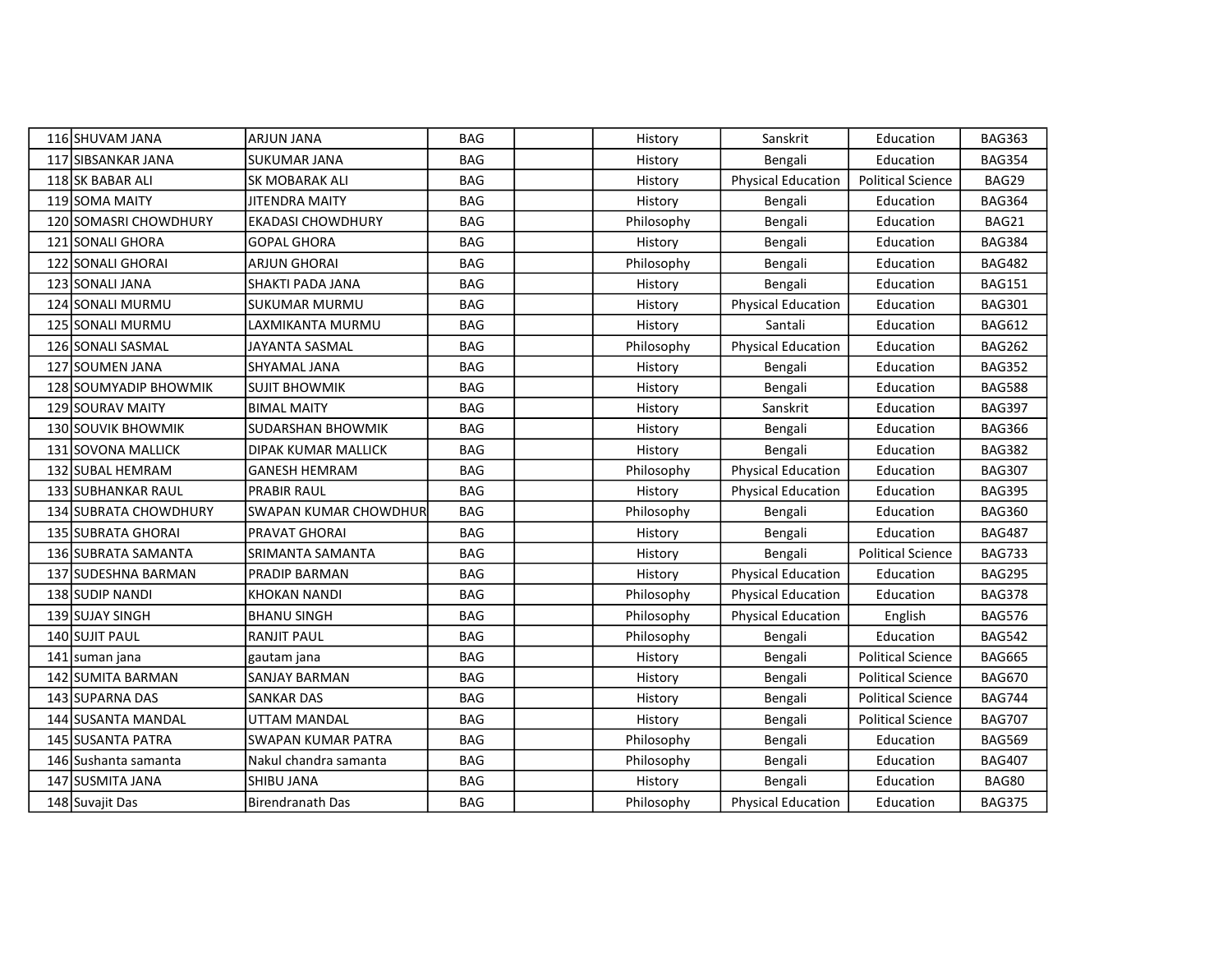| 149 Swapan Das              | <b>IRatan Das</b>            | <b>BAG</b> | History | Bengali | Education                | <b>BAG522</b> |
|-----------------------------|------------------------------|------------|---------|---------|--------------------------|---------------|
| <b>150 TANMAY SHIT</b>      | ITARAPADA SHIT               | <b>BAG</b> | History | Bengali | Education                | <b>BAG510</b> |
| 151 TANMOY DANDAPAT         | <b>ITARUN KUMAR DANDAPAT</b> | <b>BAG</b> | History | Bengali | <b>Political Science</b> | <b>BAG717</b> |
| <b>152 TANUSHREE SANTRA</b> | <b>ITARUN SANTRA</b>         | <b>BAG</b> | History | Bengali | Education                | <b>BAG242</b> |
| 153 TIYA MAITY              | <b>ISUKUMAR MAITY</b>        | <b>BAG</b> | History | Bengali | Education                | <b>BAG381</b> |
| <b>154 TUHIN PARIA</b>      | ITAPAN KUMAR PARIA           | <b>BAG</b> | History | Bengali | Education                | <b>BAG518</b> |
| 155 JUMA DANDAPAT           | <b>IPRAHALLAD DANDAPAT</b>   | <b>BAG</b> | History | Bengali | <b>Political Science</b> | <b>BAG432</b> |

## B.Sc GENERAL

| SI No   Name            | <b>Father's Name</b>        | <b>Applied For</b> | Subject 1 | Subject 2 | Subject 3  | Subject 4          | Coll Roll No   |
|-------------------------|-----------------------------|--------------------|-----------|-----------|------------|--------------------|----------------|
| ARPAN KHANRA!           | <b>GURUPADA KHANRA</b>      | BSGB1              |           | Zoology   | Physiology | Botany             | <b>BSGB143</b> |
| 2 AVI BHATTACHARYA      | <b>SANATAN BHATTACHARYA</b> | BSGB1              |           | Zoology   | Physiology | Botany             | <b>BSGB117</b> |
| 3 Buddhadev Bhanja      | Haripada Bhanja             | BSGB1              |           | Zoology   | Physiology | Botany             | <b>BSGB130</b> |
| 4 DIPIKA DIKSHIT        | <b>MANORANJAN DIKSHIT</b>   | BSGB1              |           | Zoology   | Physiology | Botany             | BSGB16         |
| 5 KANIKA DAS            | lsukumar das                | BSGB1              |           | Zoology   | Physiology | Botany             | <b>BSGB110</b> |
| 6lPIU BHUNIA            | <b>SRIKANTA BHUNIA</b>      | BSGB1              |           | Zoology   | Physiology | Botany             | <b>BSGB125</b> |
| 7 RAJESH MAITY          | <b>RABINDRANATH MAITY</b>   | BSGB1              |           | Zoology   | Physiology | Botany             | <b>BSGB120</b> |
| <b>8 SAHELI MASANTA</b> | <b>ASHOKE MASANTA</b>       | BSGB1              |           | Zoology   | Physiology | Botany             | BSGB12         |
| 9 SANAJIT MAITY         | NIMAI CHAND MAITY           | BSGB1              |           | Zoology   | Physiology | Botany             | <b>BSGB135</b> |
| 10 SARADA SAMANTA       | <b>GOPAL SAMANTA</b>        | BSGB1              |           | Zoology   | Physiology | Botany             | <b>BSGB111</b> |
| 11 SIBANI SAREN         | IBIJAY SAREN                | BSGB1              |           | Zoology   | Physiology | Botany             | BSGB144        |
| 12 SOURAV JANA          | UMAPADA JANA                | BSGB1              |           | Zoology   | Physiology | Botany             | <b>BSGB123</b> |
| 13 SUBHAJIT MAITY       | <b>HAREKRISHNA MAITY</b>    | BSGB1              |           | Zoology   | Physiology | Botany             | <b>BSGB129</b> |
| 14 SUCHISMITA DAS       | <b>BUDDHADEV DAS</b>        | BSGB1              |           | Zoology   | Physiology | Botany             | BSGB17         |
| <b>15 SUMAN KHAMRAI</b> | lGOBINDA KHAMRAI            | BSGB1              |           | Zoology   | Physiology | Botany             | <b>BSGB124</b> |
| 16 TANMAY MAITY         | INITAI MAITY                | BSGB1              |           | Zoology   | Physiology | Botany             | BSGB140        |
| 17 URMILA KARAN         | <b>BRINDABAN KARAN</b>      | BSGB1              |           | Zoology   | Physiology | Botany             | <b>BSGB126</b> |
| 18 ALIVIA MANDAL        | <b>ASHOK MANDAL</b>         | BSGB <sub>2</sub>  |           | Economics | Geography  | Botany             | BSGB28         |
| 19 DIPALI KHANRA        | <b>KAMAL KHANRA</b>         | BSGB2              |           | Economics | Geography  | Botany             | BSGB27         |
| 20 Mantu Maity          | <b>Sunil Maity</b>          | BSGB <sub>2</sub>  |           | Economics | Geography  | Botany             | BSGB25         |
| 21 PURNENDU SASMAL      | NITYANANDA SASMAL           | BSGB <sub>2</sub>  |           | Economics | Geography  | Botany             | <b>BSGB210</b> |
| 22 SUBHA JANA           | <b>SWARUP JANA</b>          | BSGB <sub>2</sub>  |           | Economics | Geography  | Botany             | <b>BSGB211</b> |
| 23 BIKASH MALAKAR       | lBALAI MALAKAR              | <b>BSGP</b>        |           | Physics   | Chemistry  | <b>Mathematics</b> | BSGP14         |